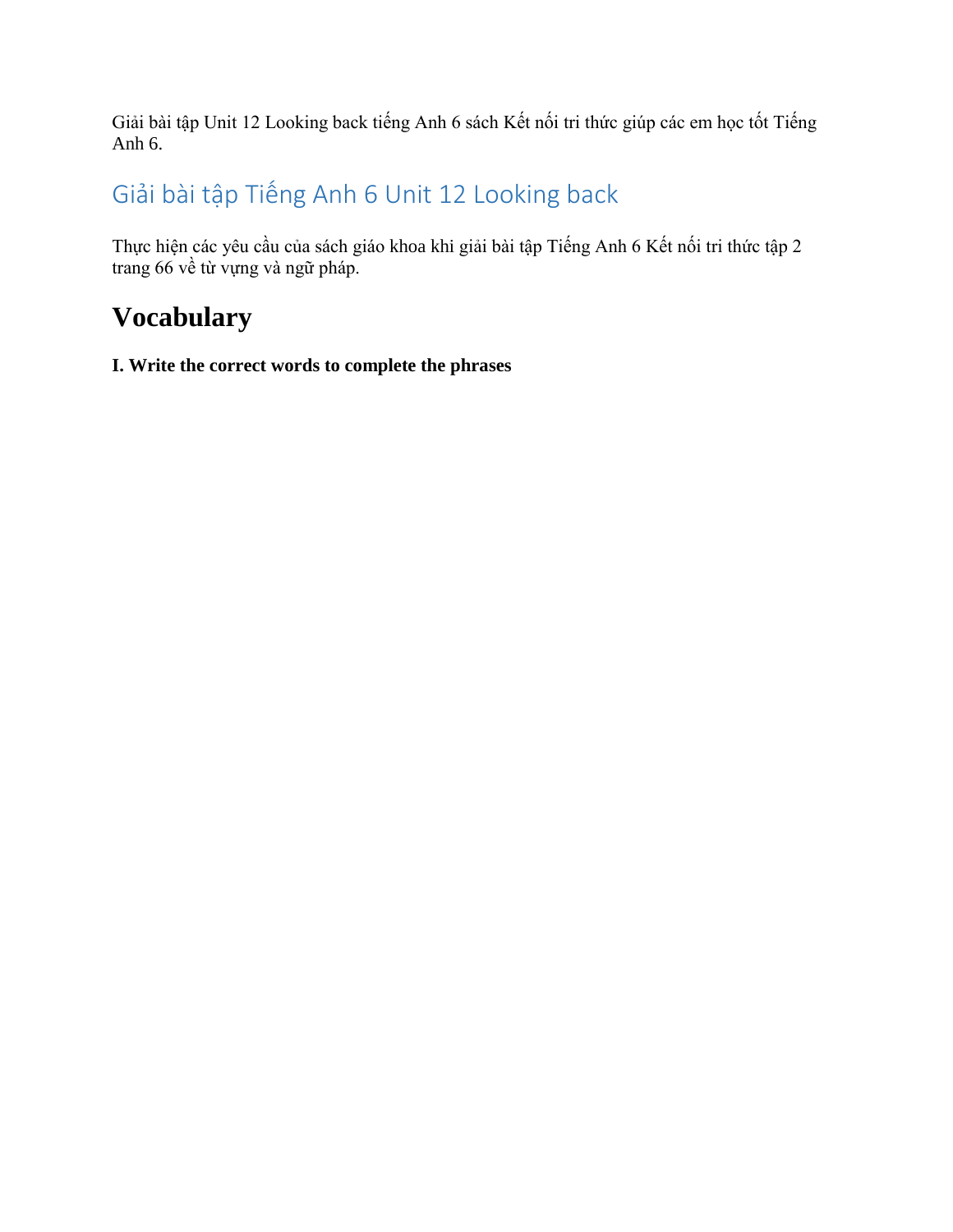

the clothes 1.



 $2.$ heavy things



fruit 3.



4. do the



5. the dishes

### **Answer**

- 1. Iron the clothes
- 2. Move heavy things
- 3. Pick fruit
- 4. Do the washing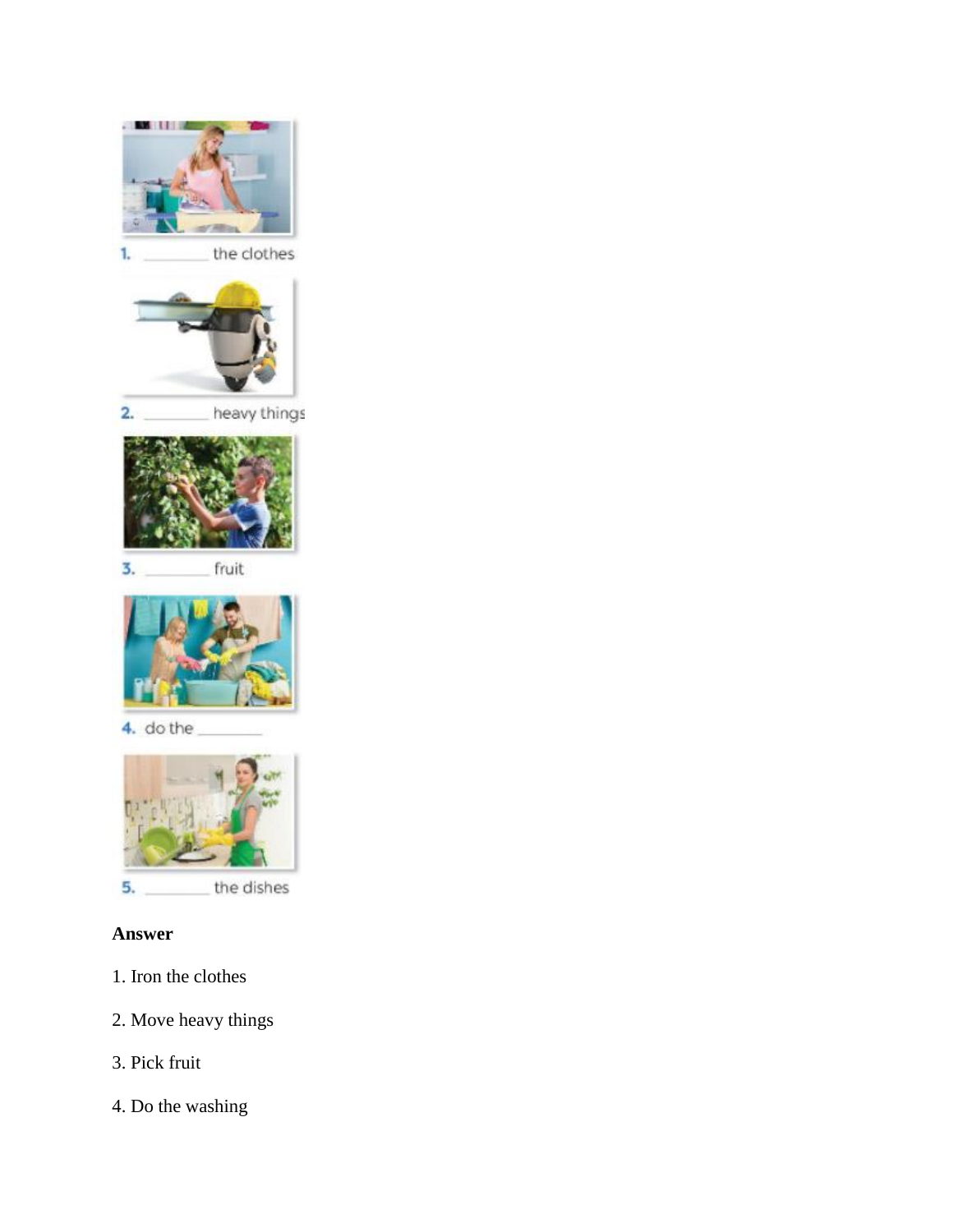### 5. wash the dishes

### **II. Fill the blanks with the verbs from the box.**

water make repair work understand

- 1. Robots can ......... as guards when we're away.
- 2. We rarely go to restaurants because my father can ......... delicious meals at home.
- 3. Can you .......... my broken clock?
- 4. Can robots ............... our feelings?
- 5. My father and I ................. the plants in our garden every morning.

#### **Answer**

- 1. work
- 2. make
- 3. repair
- 4. understand
- 5. water

## **Grammar**

### **III. Use the correct form of the I adjectives in brackets to complete the paragraph.**

Welcome to our company. We've made the  $(1. \text{ smart})$  ............ robot in the world. it's the  $(2. \text{$ smal) ..........and the (3. light) ......... we've made but it can do many things in your house tt can even fly to clean the ceilings It can teach chadren all school subjects It's also the (4. strong) ............ in our lab because it can move more than 200 kg. It's not difficult to own a robot like this because it's one of the (5. cheap) .......... robots in the world,

### **Answer**

- 1. smartest
- 2. smallest
- 3. lightest